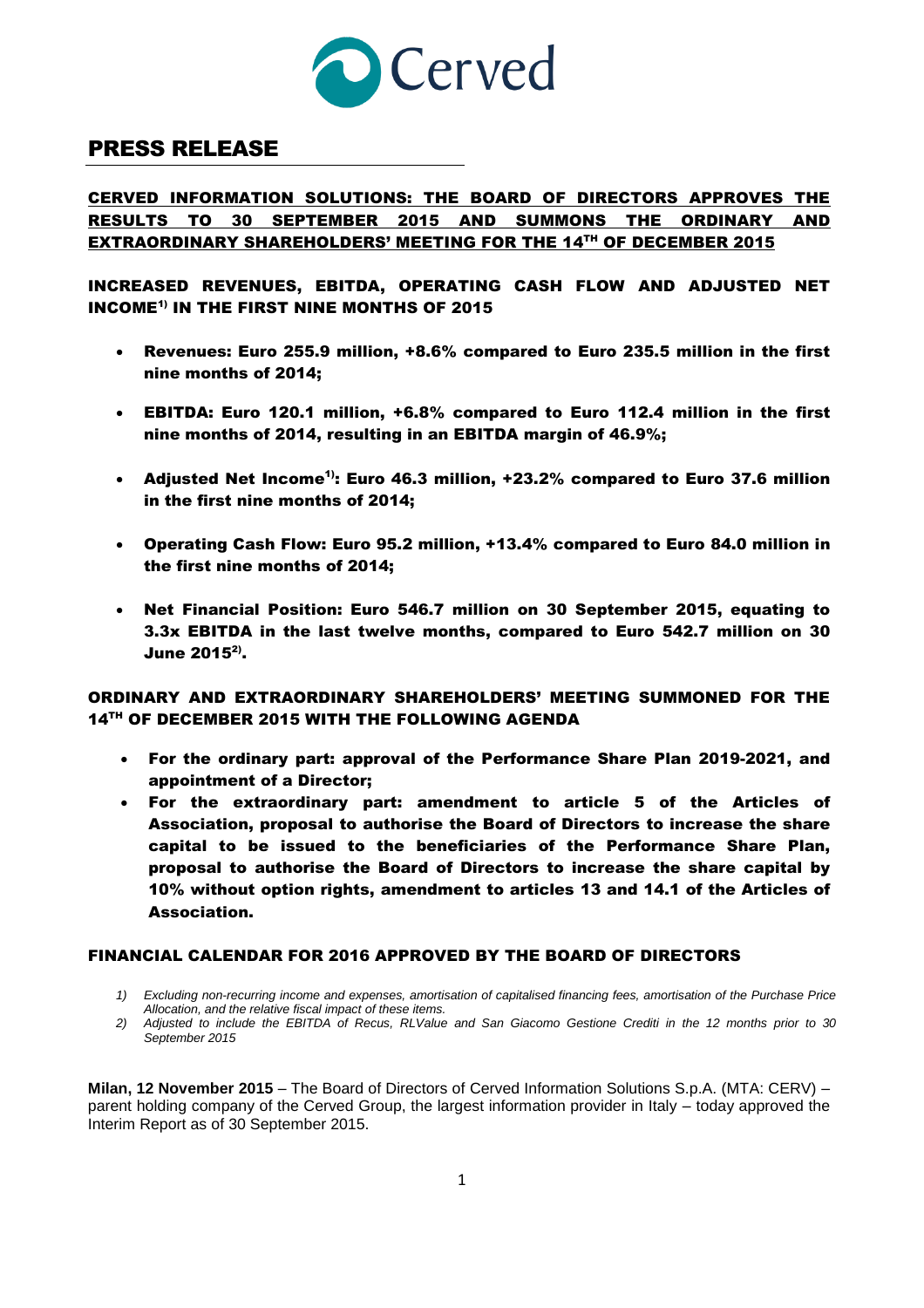

Gianandrea De Bernardis, CEO of the Group, commented:

*"The first nine months of 2015 are good and are yielding growth in terms of Revenues, EBITDA, and Adjusted Net Income, respectively growing by +8,6%, +6,8% and +23,2% compared to the prior year. As in the first half of the year, all of the group's business areas have contributed to the growth, thus Credit Information, Credit Management and Marketing Solutions. I wish to highlight the significant contribution of the Credit Management division, which grew 56% compared to last year."*

*"We are also particularly satisfied by cash generation, with Operating Cash Flow growing by +13.4% compared to the prior year, and which has allowed the leverage ratio – Net Financial Debt over last twelve month EBITDA – to fall to 3,1x, excluding the impact of the Forward Start refinancing transaction, compared to 3,3x in the first half of 2015."*

*"In light of our results in the first nine months, we confirm our guidance for 2015 EBITDA in the range of Euro 170-174 million, resulting in a growth rate between 6.2% and 8.7%."* 

*"Already at the time of the IPO we had anticipated that Cerved could have had, in the medium term, a very fragmented shareholder structure. We have thus summoned an Ordinary and Extraordinary Shareholders' Meeting on 14 December to align Cerved to best practice for public companies in terms of management incentives and corporate governance."*

#### **Basis of Preparation**

Cerved Information Solutions S.p.A. ("CIS") was incorporated on 14 March 2014. Within the context of this Interim Report, in order to provide financial information for the first nine months of 2014 which can be used for comparison with 2015, and consequently allowing for a critical analysis of the Group's operating performance during the period considered, we have represented a reclassified income statement for the period from 1 January 2014 to 30 September 2014 arising from the aggregation of the results of Cerved Group S.p.A. for the period from 1 January 2014 to 31 March 2014, and the results of CIS for the period from 14 March 2014 (date when the company was incorporated) to 30 September 2014. For further details on the financials of the Group, please refer to the Interim Report as of 30 September 2015.

#### **Consolidated Revenue Analysis**

During the first nine months of 2015 the Group's revenues increased by 8.6%, reaching Euro 255.9 million compared to Euro 235.5 million in the first nine months of 2014. On an organic basis revenues increased by 2.2%.

The Credit Information division yielded total growth of 0.9% in the first nine months of 2015. The Financial Institutions segment grew by 1.9% in virtue of the strong growth in the real estate segment which was driven by appraisals, increased consumption of data by clients, and also the completion of a number of projects for banks. On the other hand, the Corporate segment is stable despite the positive trend in the consumption of data by clients.

The Credit Management division grew by 56.3% benefiting both from organic growth in each of its three business segments (credit workout, legal services and asset remarketing), as well as from recent acquisitions (Recus S.p.A. and San Giacomo Gestione Crediti S.p.A.). As of 30 September 2015 assets under management amounted to approx. Euro 13.7 billion (Euro 12.9 billion as of 30 June 2015).

The Marketing Solutions division grew by 4.8% compared to the first nine months of 2014. The growth reflects positive results in terms of the commercialisation of Marketing+, the new web-based marketing platform, although it suffered from lower support from the sales force of the Corporate Credit Information division.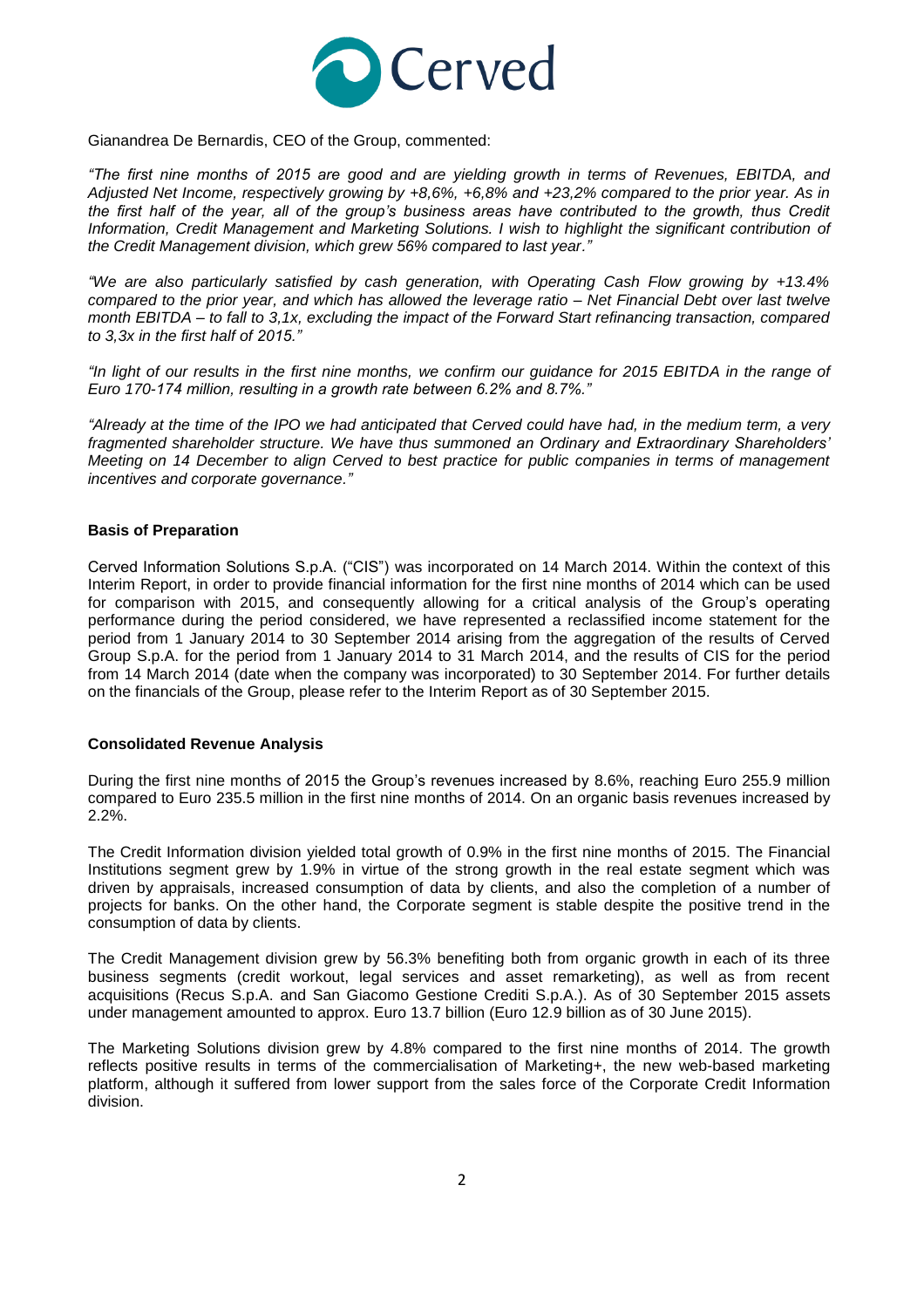

| <b>Consolidated Revenues</b><br>in millions of Euros | <b>First Nine Months</b><br>2015 | <b>First Nine Months</b><br>2014 | % Growth  |
|------------------------------------------------------|----------------------------------|----------------------------------|-----------|
| Credit Information - Corporates                      | 102.9                            | 102.9                            | $(0.1\%)$ |
| Credit Information - Financial Institutions          | 92.2                             | 90.5                             | 1.9%      |
| Credit Information                                   | 195.1                            | 193.4                            | 0.9%      |
| Credit Management                                    | 53.3                             | 34.1                             | 56.3%     |
| Marketing Solutions                                  | 9.2                              | 8.8                              | 4.8%      |
| Intra-segment revenues                               | (1.7)                            | (0.8)                            |           |
| <b>Consolidated Revenues</b>                         | 255.9                            | 235.5                            | 8.6%      |

### **Analysis of Quarterly Revenues**

With respect to the third quarter of 2015, total revenue growth was 9.5% compared to the same period in 2014 (2.3% on an organic basis).

The Credit Information division grew by 2.1% compared to 2014, including an increase of 1.2% in the Corporate segment and an increase of 3.1% in the Financial Institutions segment. The positive performance of the Corporate segment in the second and third quarter of 2015 shows a reversal versus the first quarter of 2015 in which the performance was negative 2.4%.

The Credit Management division grew by 54.5%, benefiting from the organic growth of the business, as well as from the acquisition of Recus S.p.A. and San Giacomo Gestione Crediti. The Marketing Solutions division grew by 3.4% in the third quarter of 2015.

| <b>Quarterly Revenues</b>                   | <b>Third Quarter</b> | <b>Third Quarter</b> | % Growth |
|---------------------------------------------|----------------------|----------------------|----------|
| in millions of Euros                        | 2015                 | 2014                 |          |
| Credit Information - Corporates             | 29.6                 | 29.2                 | 1.2%     |
| Credit Information - Financial Institutions | 29.5                 | 28.6                 | 3.1%     |
| Credit Information                          | 59.1                 | 57.9                 | 2.1%     |
| Credit Management                           | 17.2                 | 11.2                 | 54.5%    |
| Marketing Solutions                         | 2.8                  | 2.8                  | 3.4%     |
| Intra-segment revenues                      | (0.9)                | (0.3)                |          |
| <b>Consolidated Revenues</b>                | 78.3                 | 71.5                 | 9.5%     |

#### **Consolidated EBITDA Analysis**

With respect to the EBITDA in the first nine months of 2015, the result of Euro 120.1 million represents an increase of 6.8% compared to the first nine months of 2014. On an organic basis the growth was 4.8%. The EBITDA margin of the Group was 46.9% compared to 47.7% in the first nine months 2014, due to the mix effect arising from higher growth in the lower margin divisions.

| <b>Consolidated EBITDA</b> | <b>First Nine Months</b> | <b>First Nine Months</b> | % Growth |
|----------------------------|--------------------------|--------------------------|----------|
| in millions of Euros       | 2015                     | 2014                     |          |
| Credit Information         | 103.9                    | 103.1                    | 0.8%     |
| Credit Management          | 12.9                     | 6.2                      | 107.5%   |
| Marketing Solutions        | 3.3                      | 3.2                      | 5.2%     |
| <b>Consolidated EBITDA</b> | 120.1                    | 112.4                    | 6.8%     |
| EBITDA Margin              | 46.9%                    | 47.7%                    |          |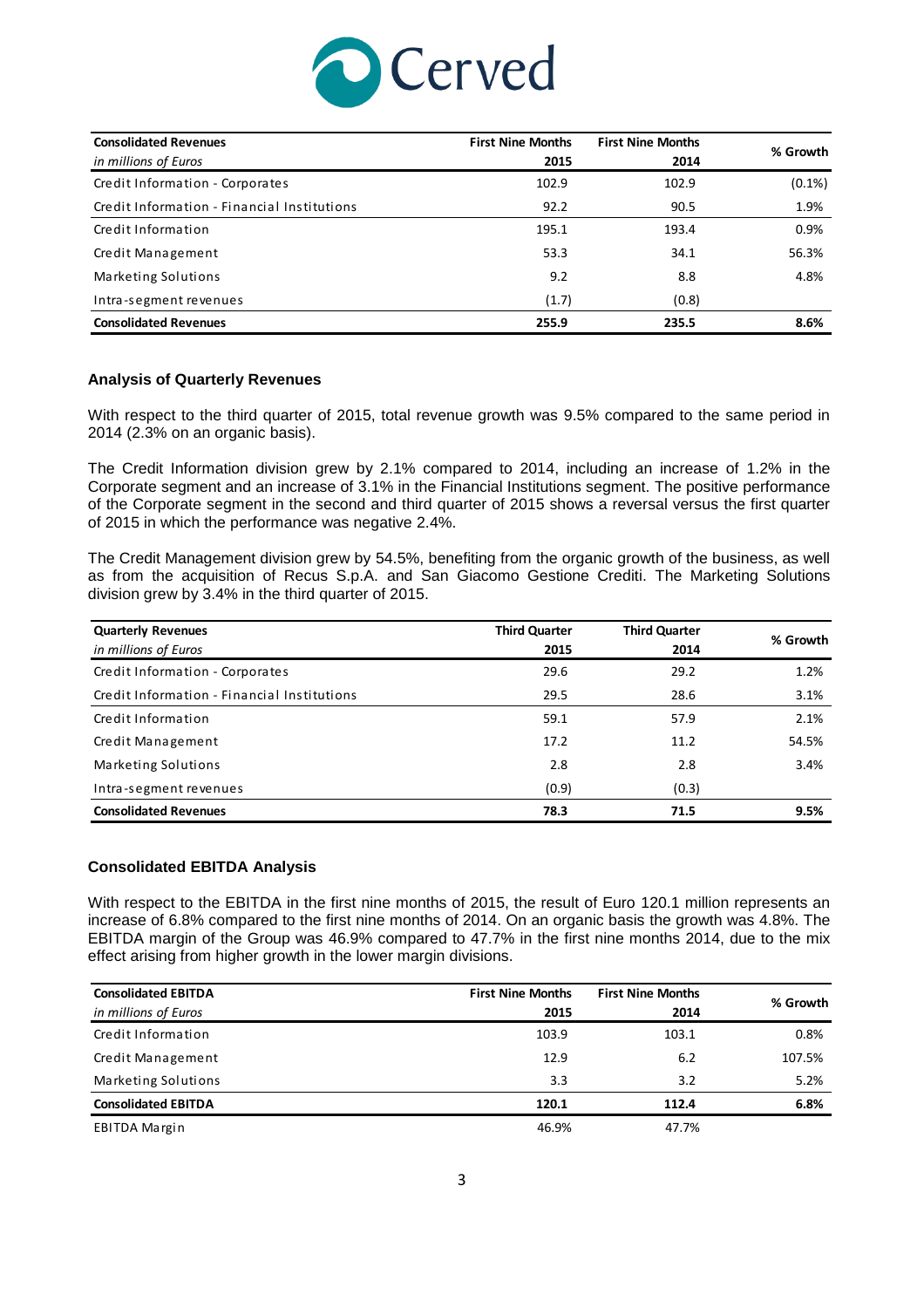

## **Analysis of Quarterly EBITDA**

With respect to the third quarter of 2015, overall EBITDA growth was 7.7% compared to the third quarter of 2014 (5.9% on an organic basis).

The EBITDA generated by the Credit Information division increased by 0.4% compared to 2014, while the Credit Management division grew by 131.7%, and the Marketing Solutions division by 4.3%.

| <b>Quarterly EBITDA</b>    | <b>Third Quarter</b> | <b>Third Quarter</b> |          |
|----------------------------|----------------------|----------------------|----------|
| in millions of Euros       | 2015                 | 2014                 | % Growth |
| Credit Information         | 30.6                 | 30.4                 | 0.4%     |
| Credit Management          | 4.2                  | 1.8                  | 131.7%   |
| Marketing Solutions        | 0.9                  | 0.9                  | 4.2%     |
| <b>Consolidated EBITDA</b> | 35.7                 | 33.1                 | 7.7%     |
| EBITDA Margin              | 45.5%                | 46.3%                |          |

### **Consolidated Net Income Analysis**

With respect to Consolidated Net Income, the result for the first nine months of 2015 was a loss of Euro 8.5 million, compared to a profit of Euro 5.0 million achieved in the first nine months of 2014. The loss is mainly attributable to the non-recurring financial charges related to the Forward Start Credit Facilities Agreement for approximately Euro 28.9 million and to the adjustment of the fair value of the options related to the put and call agreement between Cerved Group S.p.A. and the minority shareholders of Cerved Credit Management Group S.r.l. for Euro 7,5 million.

Adjusted Net Income reached Euro 46.3 million, an increase of 23.2% compared to Euro 37.6 million in the first nine months of 2014, adjusted for non-recurring income and expenses, amortisation of capitalised financing fees, amortisation of the Purchase Price Allocation, and the relative fiscal impact of these items.

### **Consolidated Net Financial Position Analysis**

On September 30, 2015, the Net Financial Position of the Group stood at Euro 546.7 million, compared to Euro 542.7 million on June 30, 2015, and Euro 487.6 million on December 31, 2014. This is mainly due to the impact of Euro 28.9 million of non-recurring financial charges related to the Forward Start Credit Facilities Agreement, which have however not yet had any cash impact. Excluding such non-recurring financial charges, the ratio of Net Financial Position to last twelve month EBITDA was 3.1x on September 30, 2015.

| <b>Consolidated Net Financial Position</b> | <b>First Nine Months</b> | <b>First Half</b> | <b>Full Year</b> |
|--------------------------------------------|--------------------------|-------------------|------------------|
| in millions of Euros                       | 2015                     | 2015              | 2014             |
| Net Financial Position                     | 546.7                    | 542.7             | 487.6            |
| LTM EBITDA Multiple $1$                    | 3.3x                     | 3.3x              | 3.0x             |

*1) Adjusted to include the EBITDA of Recus, RLValue and San Giacomo Gestione Crediti in the 12 months before Sep 30, 2015*

### **Ordinary and Extraordinary Shareholders' Meeting**

The Board of Directors of Cerved Information Solutions S.p.A. has summoned the Ordinary and Extraordinary Shareholders' Meeting for the 14<sup>th</sup> of December 2015, in single call, to discuss and deliberate, regarding the ordinary meeting, the following agenda:

1. *"2019-2021 Incentive Plan pertaining to the ordinary shares of Cerved Information Solutions S.p.A. and known as the "Performance Share Plan 2019-2021" for the management and executives of the*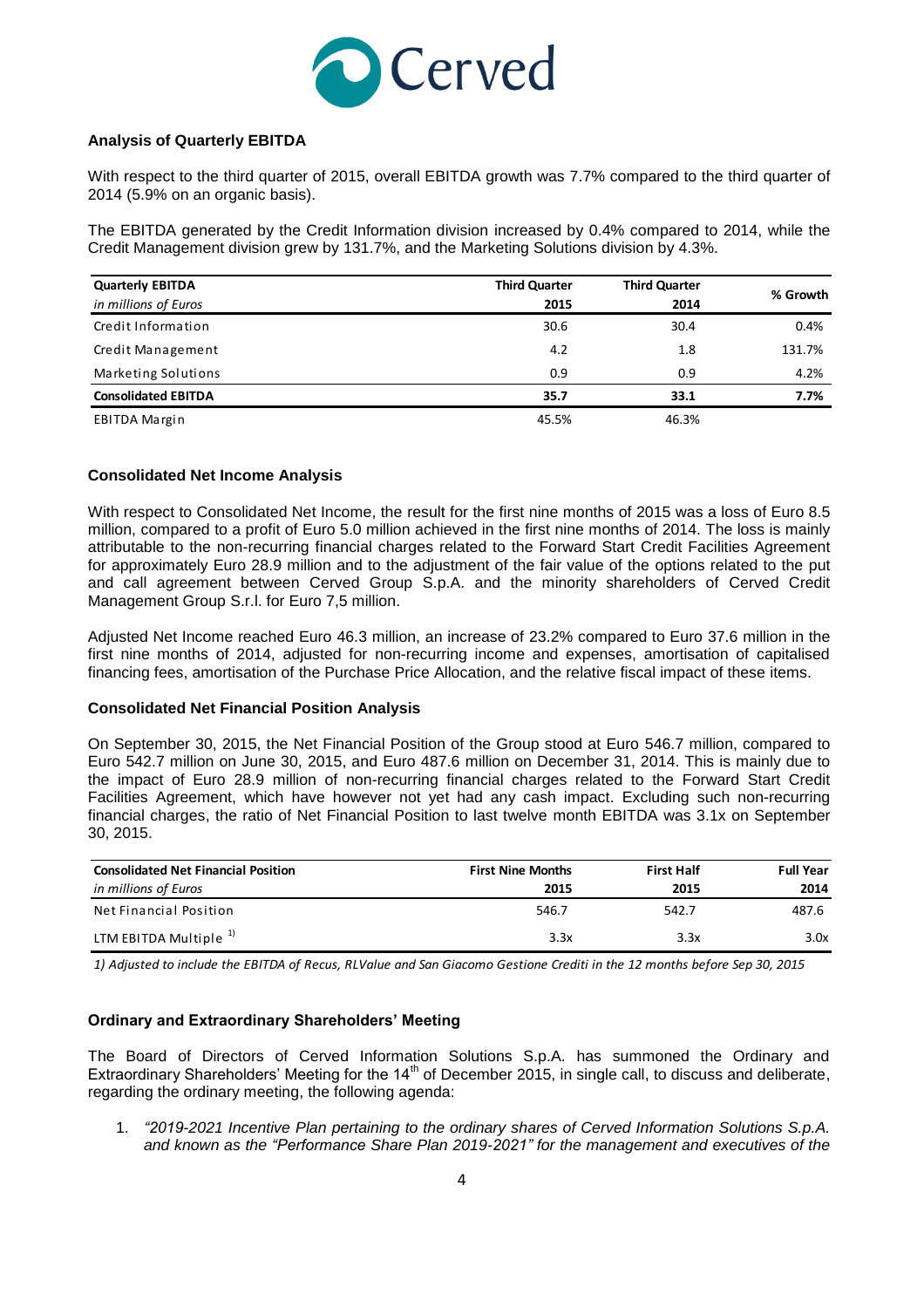

*Company and the Companies controlled by it pursuant to art. 93 of Legislative Decree no. 58/1998. Inherent and contingent resolutions"*;

2. *"Appointment of a Director. Inherent and contingent resolutions"* following the cooptation of Sabrina Delle Curti on 22 September 2015.

And regarding the extraordinary meeting, the following:

- 1. *"Proposal of amendment to Article 5 of the current Articles of Association. Inherent and contingent resolutions*";
- 2. "Proposal to authorise the Board of Directors, pursuant to art. 2443 of the Italian Civil Code, for a *period of five years commencing on the resolution date, to increase the share capital, without* payment, in one or more issues each with one or more tranches, pursuant to art. 2349 of the Italian Civil Code, up to a maximum of euro 756,750.00 to be allocated in its entirety to the share capital *account for issue to the beneficiaries of the Incentive Plan pertaining to the ordinary shares of Cerved Information Solutions S.p.A. and known as the "Performance Share Plan 2019-2021"; and the ensuing amendment to Article 5 of the current Articles of Association. Inherent and contingent resolutions";*
- 3. "Proposal to authorise the Board of Directors, pursuant to art. 2443 of the Italian Civil Code, for a *period of thirty months commencing on the resolution date, to increase the share capital, with payment, in one or more issues each with one or more tranches, without option rights pursuant to* art. 2441, para. 4, line 2 of the Italian Civil Code; and the ensuing amendment to Article 5 of the *current Articles of Association. Inherent and contingent resolutions;*
- 4. *"Amendment to Articles 13 and 14.1 of the current Articles of Association. Inherent and contingent resolutions"* in order to allow, inter alia, the incumbent Board of Directors, in case of complete renewal of the Board, to propose its own slate of candidates.

## **Other Resolutions**

The Board of Directors of Cerved Information Solutions S.p.A. also discussed and approved:

- On 8 September 8 2015, the shareholder CVC Capital Partners SICAV-FIS S.A. acting through its subsidiary Chopin Holding S.à.r.l. decreased its equity interest in the Cerved Group to below 30%. This event triggered (i.) the adjustment to the fair value of the liability for the options assigned to the minority shareholders of Cerved Credit Management Group S.r.l. for a total of Euro 7.5 million; (ii.) the vesting of the cash incentive related to the long term incentive program established in February 2013 for the benefit of certain employees of the Cerved Group, of which charges were recognized in full in the income statement for the period ended 30 September 2015, e (iii.) with respect to the Chopin Holding S.à.r.l. share warrants purchased or subscribed for consideration by some members of the Board of Directors and some executives of the Cerved Group, please note that they became exercisable as of 8 September 2015.
- To approve to enter into a non-competition agreement with the Chief Executive Officer which will replace the current non-competition agreement with Cerved Group S.p.A. dated 1 September 2012 as better detailed in the Compensation Report submitted to the shareholders meeting at the time of the approval of the annual financial statements to 31 December 2014. The new agreement covers ample non-competition obligations for the Chief Executive Officer and compensation in exchange for such obligations.
- To institute a Nomination Committee and to include its functions within those of the Compensation Committee, to be renamed "Compensation and Nomination Committee"; and to confirm the current directions of the Compensation and Nomination Committee until the expiry of their mandates as Directors.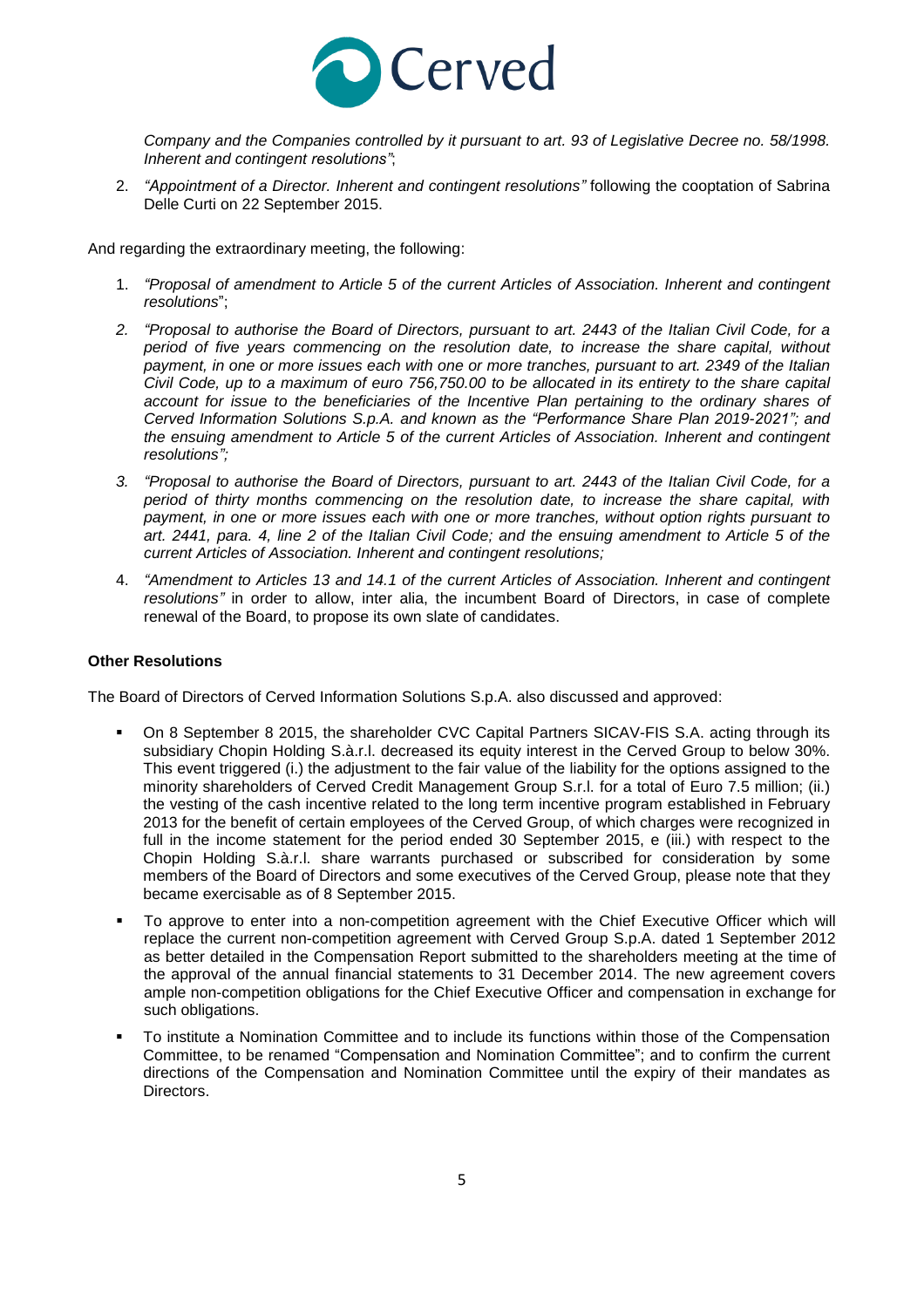

### **Financial Calendar 2016**

Cerved Information Solutions S.p.A., in compliance with existing regulation, announces its Financial Calendar for 2016. The following Board of Directors meetings are scheduled:

- 10 February 2016: approval of preliminary Sales and EBITDA figures as of 31 December 2015;
- <sup>16</sup> March 2016: approval of the Annual Report as of 31 December 2015;
- 5 May 2016: approval of the Interim Report as of 31 March 2016;
- <sup>28</sup> July 2016: approval of the Semiannual Report as of 30 June 2016;
- 10 November 2016: approval of the Interim Report as of 30 September 2016.

Conference calls with investors and financial analysts will be held after the Board of Directors meetings scheduled for March, May, July and November. In case of any change to the above mentioned dates the markets will be informed immediately.

### **Guidance 2015**

The Group's Management confirms EBITDA in the range of Euro 170-174 million in 2015, representing growth over 2014 EBITDA between 6.2% and 8.7%. The EBITDA range includes the contribution of Recus S.p.A. and RLValue S.r.l. for the entire year, as well as the contribution of San Giacomo Gestione Crediti S.p.A. from the 1st of April 2015.

\*\*\*

According to paragraph 2 of article 154-bis of the Consolidated Finance Law, the Executive appointed to draft corporate accounts, Mr. Giovanni Sartor, stated that the accounting information herein contained tallies with the company's documentary evidence, ledgers and accounts.

\*\*\*

*Cerved Group is the largest information provider in Italy and one of the major credit rating agencies in Europe. It offers the most comprehensive range of products and services used by more than 34 thousand companies and financial institutions to assess the solvency and creditworthiness of its stakeholders, manage credit risk in all its phases, and accurately define marketing strategies. Furthermore, through Cerved Credit Management, Finservice and Recus it offers solutions for the evaluation and management of NPLs.*

\*\*\*

Contacts: Community – Strategic Communication Advisers Marco Rubino Tel. +39 02 89404231 marco.rubino@communitygroup.it

> Cerved Information Solutions Investor Relations Pietro Masera [ir@cervedinformationsolutions.com](mailto:ir@cervedinformationsolutions.com)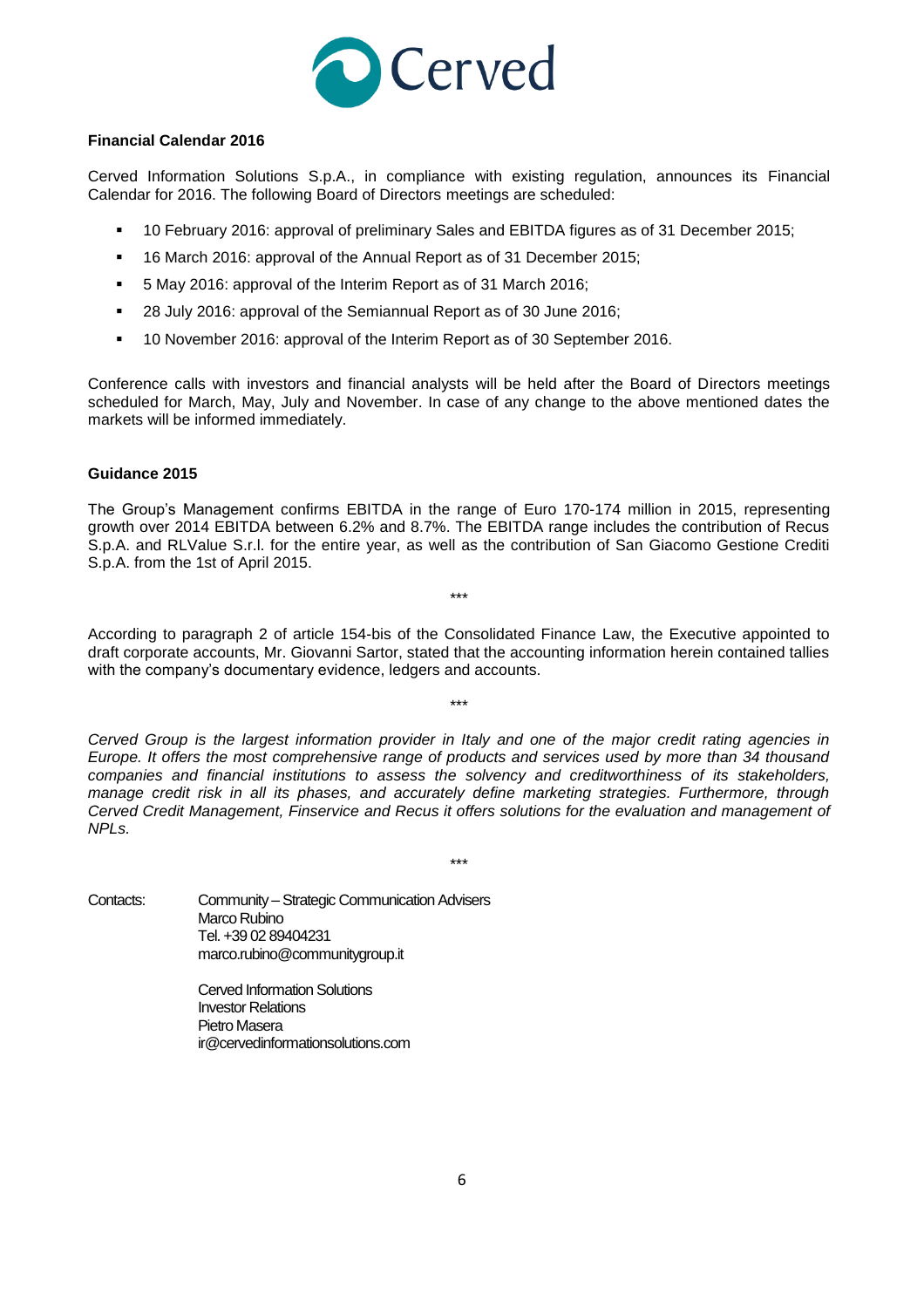

## **CONSOLIDATED RECLASSIFIED INCOME STATEMENT**

| (in millions of Euros)                       | As of September 30, 2015 | As of September 30, 2014 |  |
|----------------------------------------------|--------------------------|--------------------------|--|
|                                              |                          |                          |  |
| <b>Revenues</b>                              | 255.9                    | 235.5                    |  |
| Other Income                                 | 0.1                      | 0.1                      |  |
| Cost of raw materials and other materials    | (6.0)                    | (5.0)                    |  |
| Cost of services                             | (57.8)                   | (55.7)                   |  |
| Personnel costs                              | (61.4)                   | (52.2)                   |  |
| Other operating costs                        | (6.4)                    | (5.8)                    |  |
| Impairment of receivables and other accruals | (4.4)                    | (4.5)                    |  |
| Total operating costs                        | (135.9)                  | (123.1)                  |  |
| <b>EBITDA</b>                                | 120.1                    | 112.4                    |  |
| Depreciation and amortization                | (54.0)                   | (50.3)                   |  |
| Operating profit before non recurring items  | 66.1                     | 62.1                     |  |
| Non recurring items                          | (3.3)                    | (2.1)                    |  |
| <b>Operating profit</b>                      | 62.8                     | 60.0                     |  |
| <b>Financial income</b>                      | 0.7                      | 1.0                      |  |
| <b>Financial charges</b>                     | (32.2)                   | (40.8)                   |  |
| Non recurring financial charges              | (36.4)                   | (10.1)                   |  |
| Income tax expense                           | (3.4)                    | (5.2)                    |  |
| <b>Net Income</b>                            | (8.5)                    | 5.0                      |  |

#### **Notes:**

*EBITDA corresponds to the operating profit before depreciation, amortisation and non-recurring items*

*For further details on the financials of the Group, please refer to the Interim Report of Cerved Information Solutions SpA as of September 30, 2015.*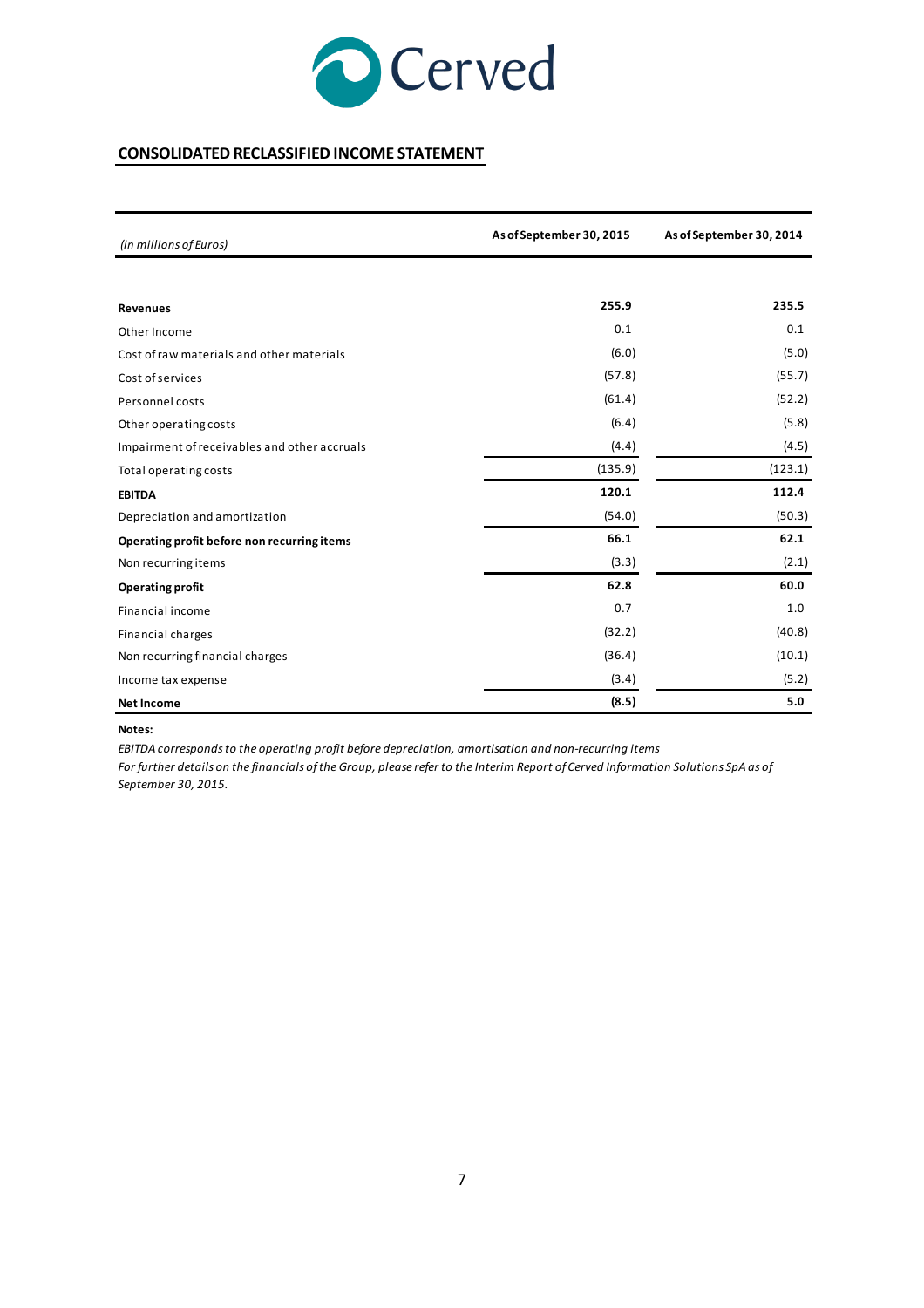

## **CONSOLIDATED RECLASSIFIED BALANCE SHEET**

|                                    | As of September 30, | As of December 31, | As of September 30, |
|------------------------------------|---------------------|--------------------|---------------------|
| (in millions of Euros)             | 2015                | 2014               | 2014                |
| Intangible assets                  | 441.3               | 472.4              | 470.7               |
| Goodwill                           | 739.6               | 718.8              | 709.1               |
| Tangible assets                    | 16.9                | 17.3               | 16.7                |
| <b>Financial assets</b>            | 15.2                | 14.9               | 16.8                |
| <b>Fixed assets</b>                | 1,213.0             | 1,223.4            | 1,213.3             |
| Inventories                        | 1.8                 | 0.7                | 2.1                 |
| Trade receivables                  | 120.2               | 145.3              | 125.5               |
| Trade payables                     | (25.2)              | (32.4)             | (27.3)              |
| Deferred revenues                  | (57.8)              | (73.3)             | (62.9)              |
| Net working capital                | 38.9                | 40.4               | 37.4                |
| Other receivables                  | 8.0                 | 7.1                | 7.2                 |
| Other paybles                      | (31.4)              | (26.1)             | (23.9)              |
| Net corporate income tax items     | (8.7)               | (18.8)             | (17.2)              |
| <b>Employees Leaving Indemnity</b> | (13.1)              | (13.1)             | (12.2)              |
| Provisions                         | (8.6)               | (11.1)             | (11.5)              |
| Deferred taxes (1)                 | (94.6)              | (109.1)            | (107.5)             |
| <b>Net Invested Capital</b>        | 1,103.7             | 1,092.7            | 1,085.5             |
| IFRS Net Debt (2)                  | 546.7               | 487.6              | 488.9               |
| <b>Group Equity</b>                | 557.0               | 605.1              | 596.6               |
| <b>Total Sources</b>               | 1,103.7             | 1,092.7            | 1,085.5             |

#### **Notes:**

*For further details on the financials of the Group, please refer to the Interim Report of Cerved Information Solutions SpA as of September 30, 2015.*

*(1): Non cash item*

*(2): Net of capitalized financing fees*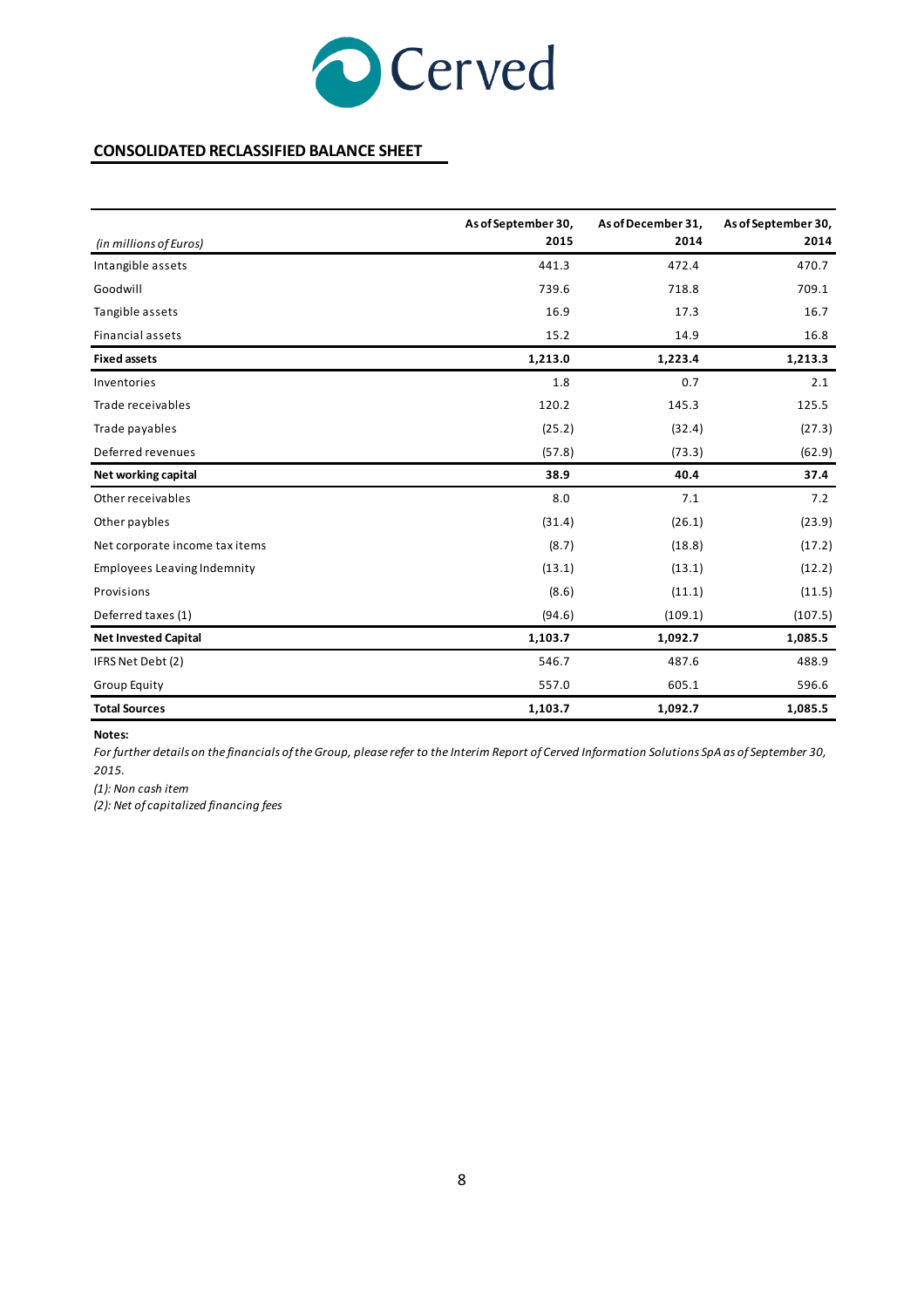

## **CONSOLIDATED CASH FLOW STATEMENT**

| (in millions of Euros)                         |                          | As of September 30, 2015 As of September 30, 2014 |
|------------------------------------------------|--------------------------|---------------------------------------------------|
| <b>EBITDA</b>                                  | 120.1                    | 112.4                                             |
| Net Capex                                      | (22.5)                   | (20.0)                                            |
| <b>EBITDA-Capex</b>                            | 97.6                     | 92.4                                              |
| as % of EBITDA                                 | 81%                      | 82%                                               |
| Cash change in Net Working Capital             | 1.8                      | (2.3)                                             |
| Change in other assets / liabilities           | (4.2)                    | (6.1)                                             |
| <b>Operating Cash Flow</b>                     | 95.2                     | 84.0                                              |
| Interests paid                                 | (38.1)                   | (51.7)                                            |
| Cash taxes                                     | (28.4)                   | (19.2)                                            |
| Non recurring items                            | (2.3)                    | (1.4)                                             |
| Cash Flow (before debt and equity movements)   | 26.3                     | 11.6                                              |
| Dividends                                      | (39.8)                   | 0.9                                               |
| Acquisitions / deferred payments / earnout (1) | (23.5)                   | (1.5)                                             |
| <b>IPO Capital Increase</b>                    | $\overline{\phantom{a}}$ | 226.6                                             |
| Other                                          | (1.1)                    | (4.3)                                             |
| Debt drawdown / (repayment)                    |                          | (252.5)                                           |
| Net Cash Flow of the Period                    | (38.0)                   | (19.2)                                            |

#### **Notes:**

*For further details on the financials of the Group, please refer to the Interim Report of Cerved Information Solutions SpA and Cerved Group SpA as of September 30, 2015.*

*(1): Includes cash contributed by acquired companies*